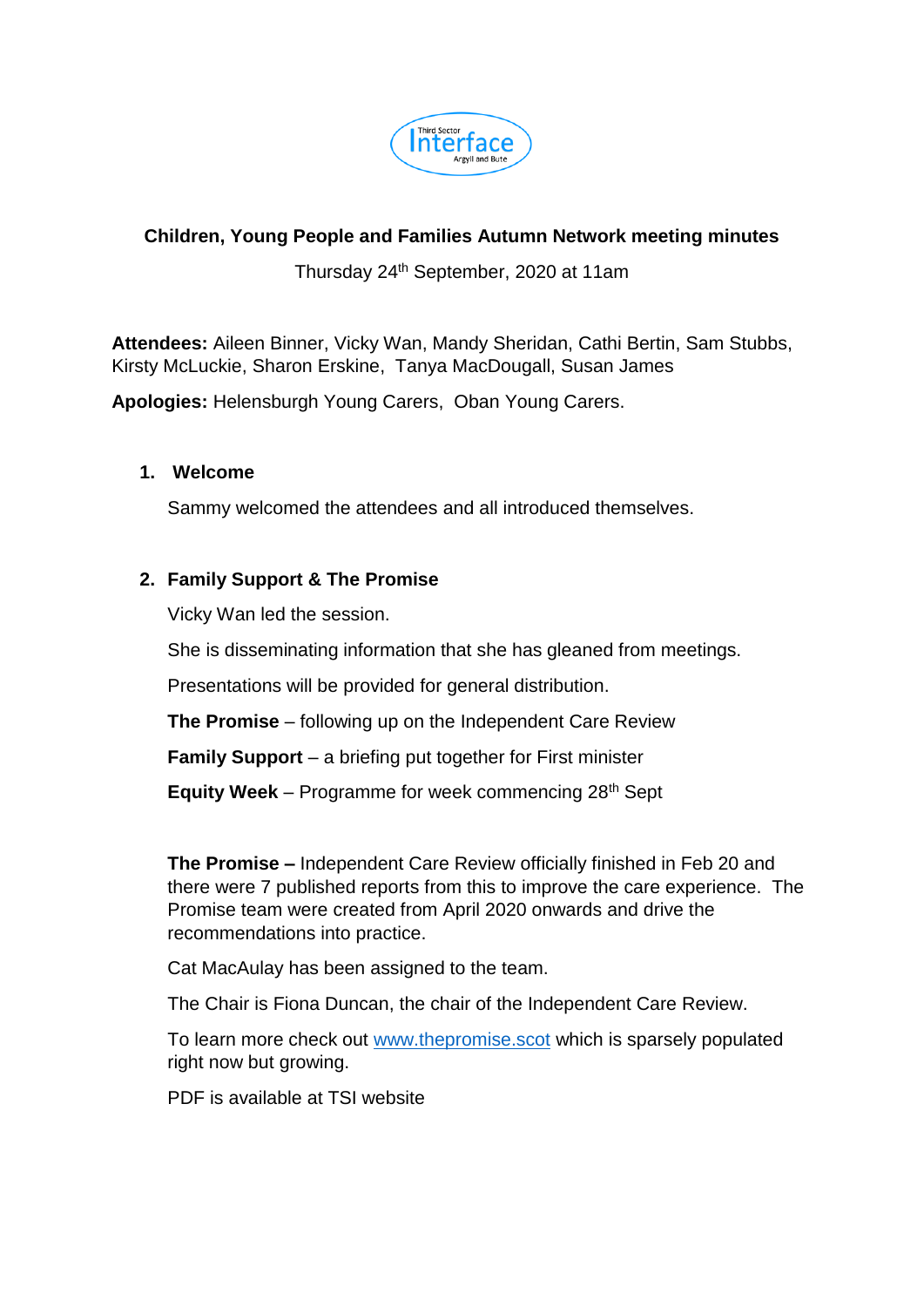**Family Support –** The paper was created ahead of Covid-19 and The Promise publication. The Deputy First Minister commissioned this work and then amended it in light of C19.

The key recommendations were discussed.

PDF is available on TSI website

**Equity Week –** 28<sup>th</sup> Sept to 2<sup>nd</sup> October – resources to help close the attainment gap.

<https://sites.google.com/as.glow.scot/promotingequityweek/home>

#### **3. All Our Children update**

Tanya MacDougall and Sharon Erskine led the session.

Tanya, chair, set the scene of the areas AOC cover and appealed for new members to strengthen the sector. Anyone wishing to get involved can contact Tanya or Sharon to find out more.

Tanya email: tanya@familymediation-ab.org.uk

Sharon email: sharon@homestartmajik.eclipse.co.uk

Sharon gave updates on Children's Strategy Plan, Commissioned Services and Quality Improvement.

GIRFEC Leadership – focus groups met around January time. 1 Child 1 Plan was a burning issue – and was around duplication in Children's Services and the other one was Transition (Transition to Adult Services). There has been a call for them to reconvene virtually and Sharon will provide an update as she can.

Young People's Advisory Group – 4 young people who are motivated, engaged and growing knowledge in the Service Plan and co-design so that the child's voice is at the core of the plan.

The Promise – check out the Pinky Promise as a nice introduction before looking at the full document. [https://www.carereview.scot/wp](https://www.carereview.scot/wp-content/uploads/2020/02/Pinky-Promise.pdf)[content/uploads/2020/02/Pinky-Promise.pdf](https://www.carereview.scot/wp-content/uploads/2020/02/Pinky-Promise.pdf)

There is an All Our Children Facebook page – audience are education, parents and colleagues and they are looking for practitioners – would you, as a sector, like a group within that page that could be specific?

<https://www.facebook.com/argyllaceshub>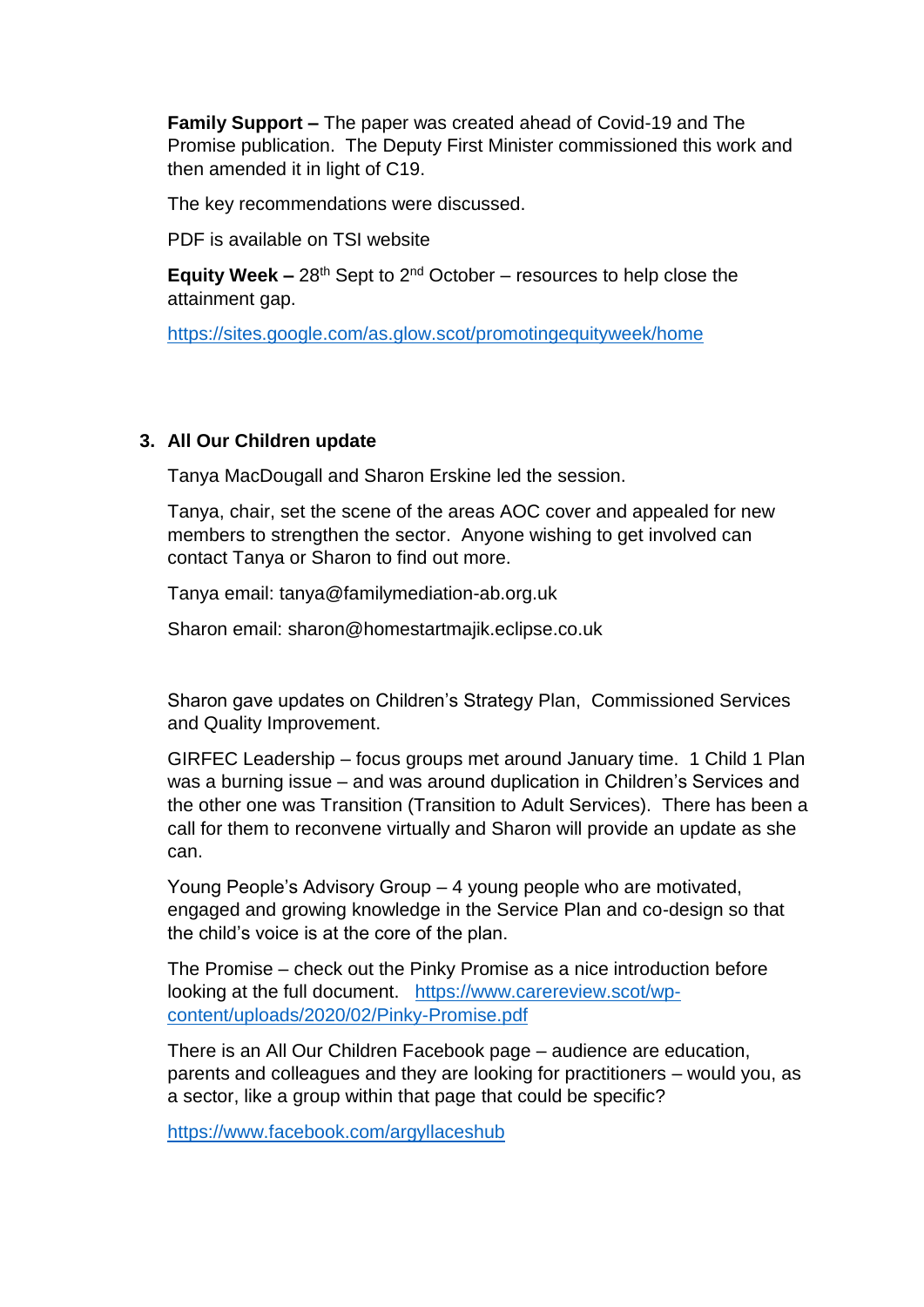Tanya picked up with Trauma Training. HSCP will talk to John Swinney this week about the achievements. Hoping for online training to start very shortly.

<https://argyll-bute.gov.uk/trauma-informed-practice-training>

Wants everyone to be able to access this training.

# **4. Violence Against Women and Girls**

Mandy Sheridan led the session. Shona Williams leads on this for all Justice services in A&B.

Has been highlighted during covid-19. Each local authority has a forum and co-ordinates work in their areas. Equally Safe plan on the domestic abuse site and a link is in Mandy's supporting paperwork.

During Covid, group met fortnightly to share information and connect who needed supporting with what. Covid provided unique challenges that needed the hive mind to overcome. Meetings have now scaled back to every 6 weeks.

Funding stream: Developing Equally Safe

## **5. Child Poverty**

Mandy Sheridan led the session.

Robin Curry is now head of council and he is very much an advocate for tackling Child Poverty.

Covid has again put additional stress on families who were struggling anyway. Argyll sees a large proportion of female single parents who are significantly working in the tourism or services sector, which has been very heavily impacted.

## **6. Volunteering Portal**

Sam Stubbs led the session.

She explained the volunteering system [www.volunteerargyllandbute.org](http://www.volunteerargyllandbute.org/)

Sam showed how to register your organisation and put your opportunity up and showed a typical dashboard.